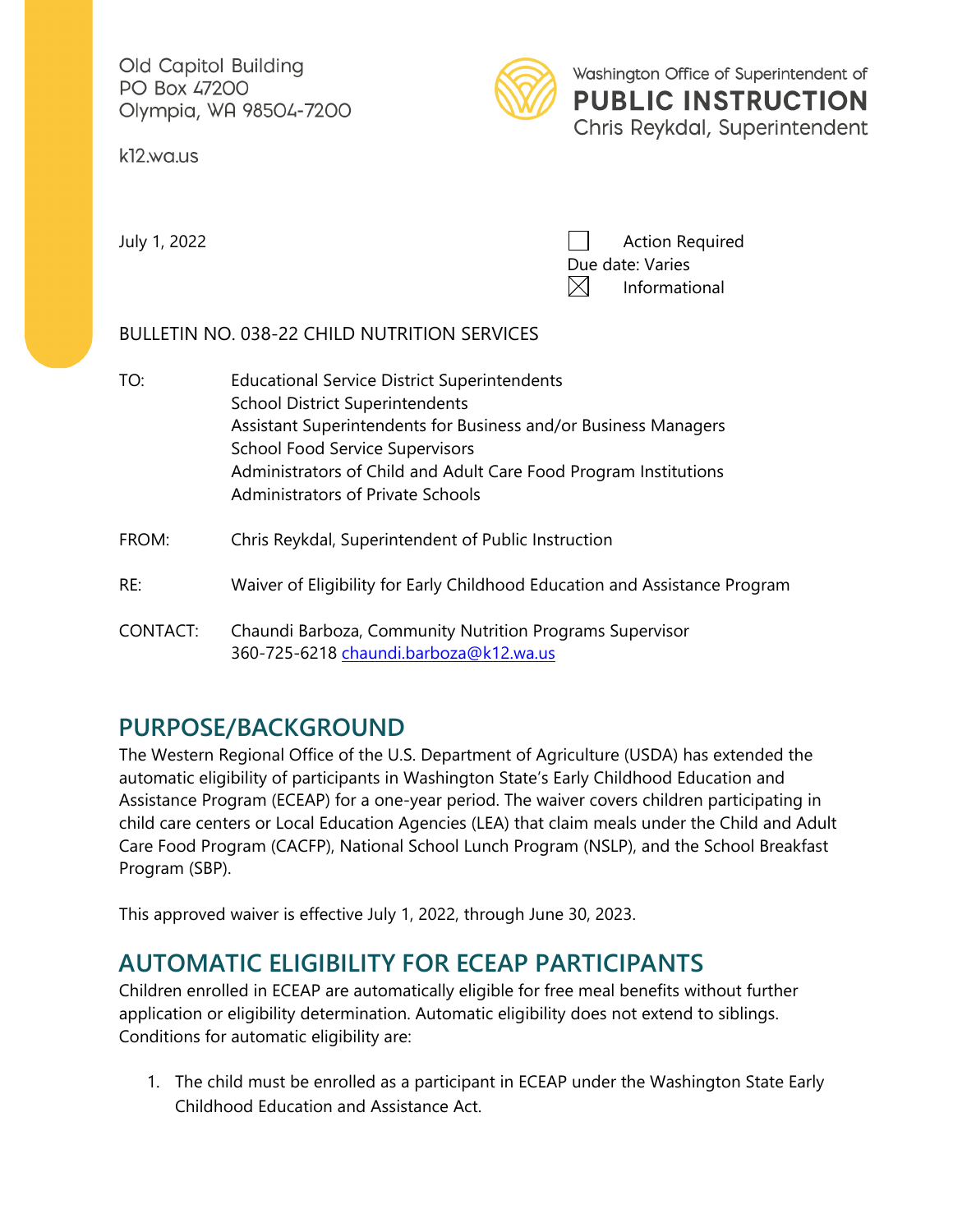BULLETIN NO. 038-21 CNS July 1, 2022 Page 2

- 2. The child care center or LEA must have a list on file from the ECEAP contractor of children enrolled as participants in ECEAP.
	- a. This documents eligibility for free meals and should be obtained prior to the start of the program.
	- b. Without the contractor list, students enrolled in an ECEAP begin the school year in the paid eligibility status.
	- c. Even if enrollment changes are anticipated, obtain an initial list and make additions or changes as they occur.
	- d. Children enrolled in an ECEAP are determined to be automatically eligible for free meal benefits and should be excluded from the verification process for the NSLP/SBP as they are considered directly certified.

# **INFORMATION AND ASSISTANCE**

For questions regarding this bulletin, please contact your program specialist. The OSPI TTY number is 360-664-3631.

This bulletin is also available on the **Bulletins** page of the OSPI website.

Tennille Jeffries-Simmons Chief of Staff

T.J. Kelly Chief Financial Officer Financial Services

Leanne Eko, RD, SNS Executive Director Child Nutrition Services